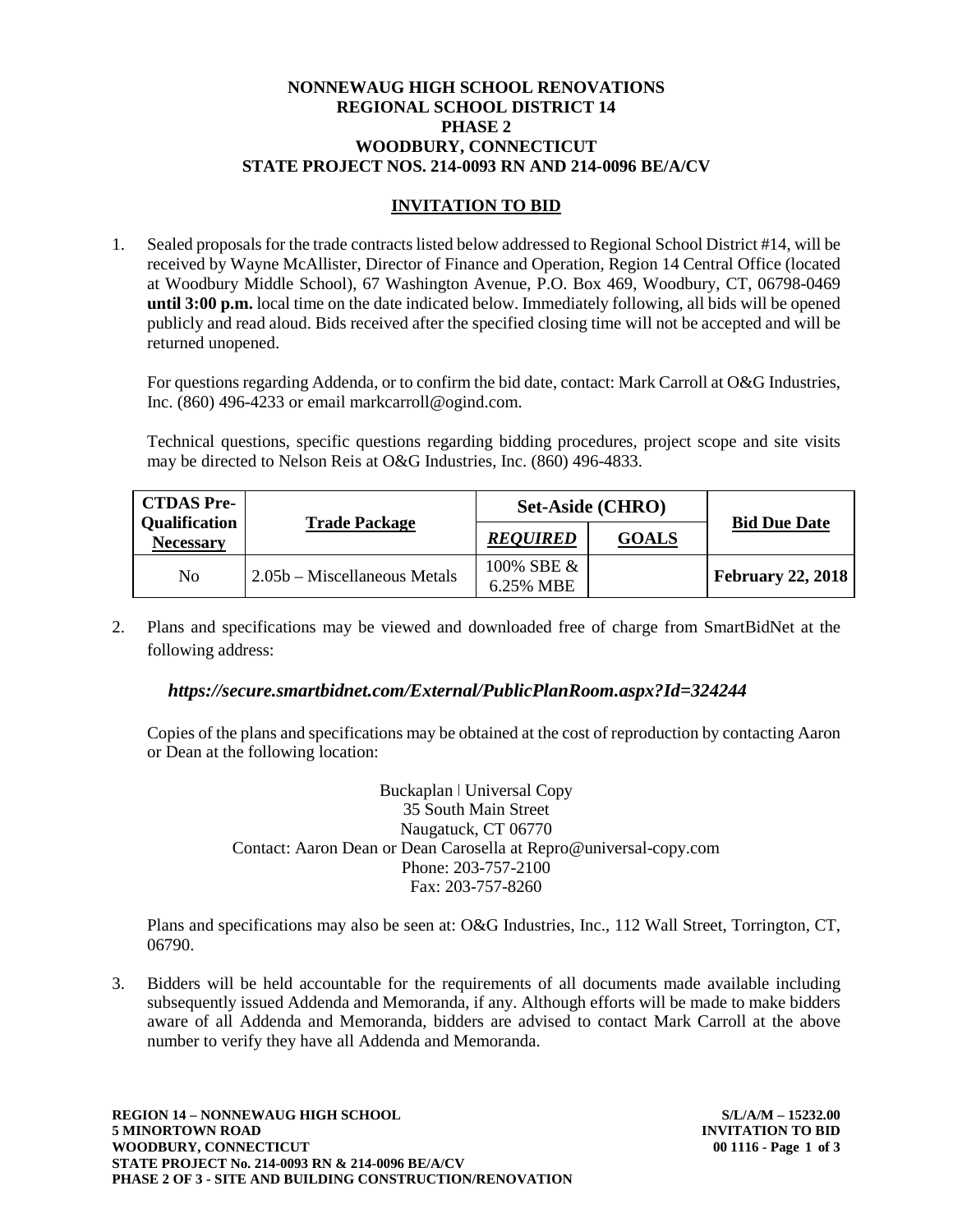- 4. This project is being performed under the Construction Management form of construction. With respect to this project, the Construction Manager is the representative of the Owner. The Owner shall approve the award of all trade contracts. Each Trade Contractor's contract shall be with the Construction Manager.
- 5. The Owner, Regional School District 14, has contracted with O&G Industries to serve as the Construction Manager (CM).
- 6. No oral, telephone or telegraphic proposals will be considered. All bids shall stand available for acceptance for a period of ninety (90) days from the date proposals are received.
- 7. No bid shall be accepted from any person/company who is in arrears to the Owner upon debt, or contract, or who is a defaulter as surety or otherwise upon obligations to the Owner.
- 8. The Owner and/or Construction Manager reserves the right to reject any or all bids, without stating reasons therefor, including without limitation the right to reject any or all nonconforming, non-responsive, unbalanced, or conditional bids and to reject the bid of any bidder if the Owner and/or Construction Manager believes that it would not be in the best interest of the Owner or the project to make an award to that bidder, whether because the bid is not responsive or the bidder is unqualified or of doubtful financial ability or fails to meet any other pertinent standard or criteria established by the Owner and/or Construction Manager. The Owner and/or Construction Manager reserves the right to waive informalities and to negotiate contract terms with one or more bidders without reopening the bidding process insofar as such negotiations are not violative of applicable competitive bidding statutes or law.

In evaluating bids, the Owner and/or Construction Manager will consider the qualifications of the bidder, whether or not the bids comply with the prescribed requirements, and such alternates, unit prices, and other data, as may be requested in the Form of Proposal or prior to Notice of Award.

The Owner and/or Construction Manager may consider the qualification and experience of subcontractors and other persons and organizations proposed for those portions of the work as to which the identity of subcontractors and other persons and organizations must be submitted as provided by the bid documents.

The Owner and/or Construction Manager reserves the right to require, prior to Notice of Award, a statement of facts in detail of the business and technical organization and plant of the bidder available for the contemplated work, including financial resources, present commitments, and experience of the bidder in performance of comparable work.

- 9. Bid Security, Payment and Performance Bonds will be required for all trade packages with the exception of Trade Packages 2.12 – Window Treatments and 2.20 – Final Cleaning. No Bid Security, Payment and Performance Bonds are required for Trade Packages 2.12 – Window Treatments and 2.20 – Final Cleaning.
- 10. Bidders should note O&G's insurance requirements.
- 11. Out-of-state bidders without a permanent office in the State of Connecticut are required by the Connecticut Department of Revenue Services to obtain an Out-of-State Contractors "Guarantee Bond" if awarded the contract.